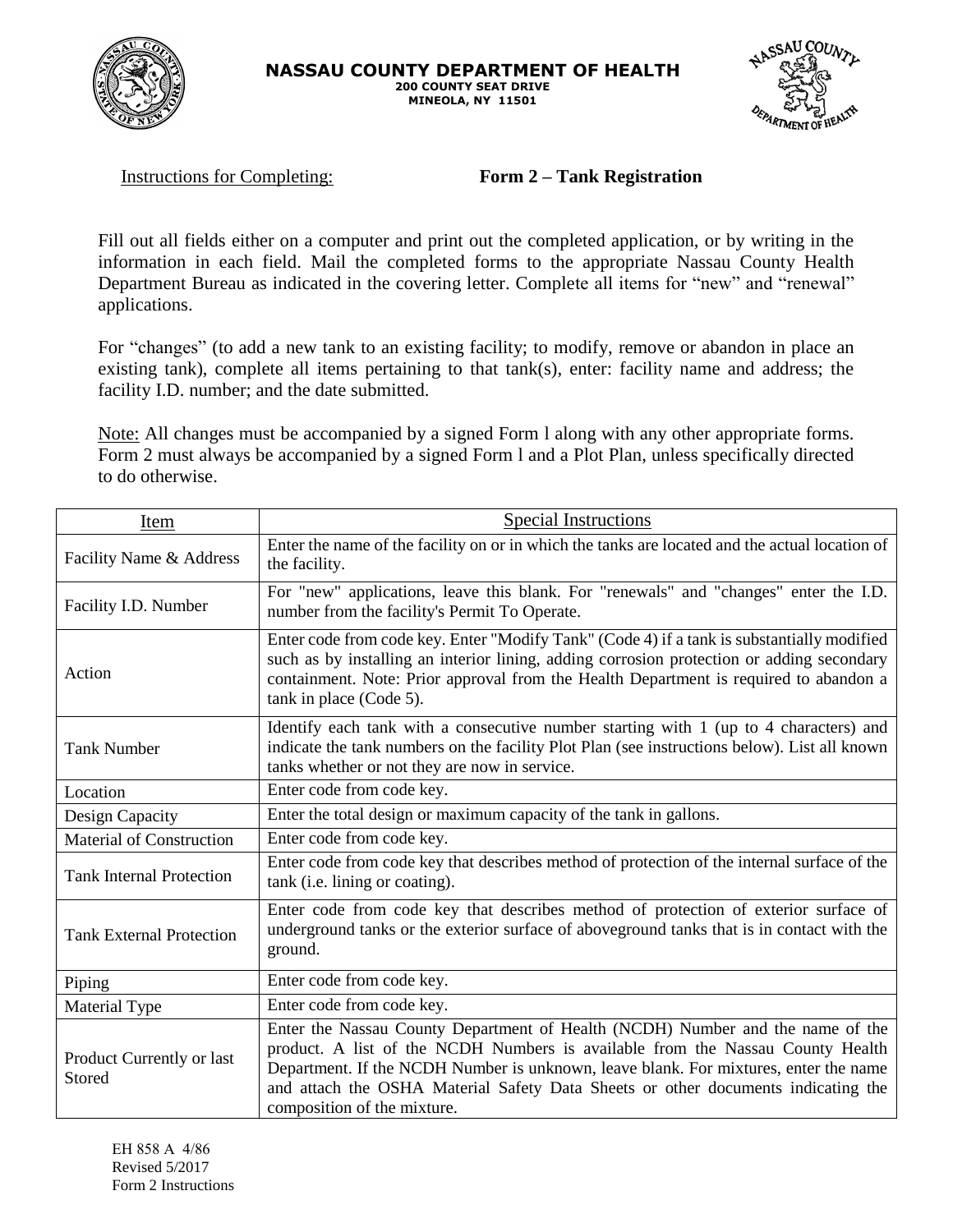| <b>Status</b>                       | Enter code from code key.                                                                                                                                |  |
|-------------------------------------|----------------------------------------------------------------------------------------------------------------------------------------------------------|--|
| <b>Tank Installation Date</b>       | Enter the month and year (MM/YYY) of competed construction and installation of the tank.<br>If unknown, enter 0000.                                      |  |
| <b>Tank Leak Detection</b>          | Enter code from code key.                                                                                                                                |  |
| <b>Secondary Containment</b>        | Enter code from code key.                                                                                                                                |  |
| <b>Product Gauge</b>                | Enter code from code key.                                                                                                                                |  |
| Dispenser Method                    | Enter code from code key.                                                                                                                                |  |
| Fill Method                         | Enter code from code key.                                                                                                                                |  |
| <b>Tank Overfill Prevention</b>     | Enter code from code key.                                                                                                                                |  |
| Piping Leak Detection               | Enter code from code key.                                                                                                                                |  |
| Date Last Used                      | Complete this section only if the tank is abandoned in place. Enter month and year tank was<br>last used. (MM/YYY)                                       |  |
| Page $_{\rm{ref}}$ of $_{\rm{ref}}$ | Enter page number and total number of pages being submitted.                                                                                             |  |
| Plot Plan                           | Draw a Plot Plan similar to the sample below. Indicate the location of each tank and its<br>number (see instruction above on assigning the tank number). |  |